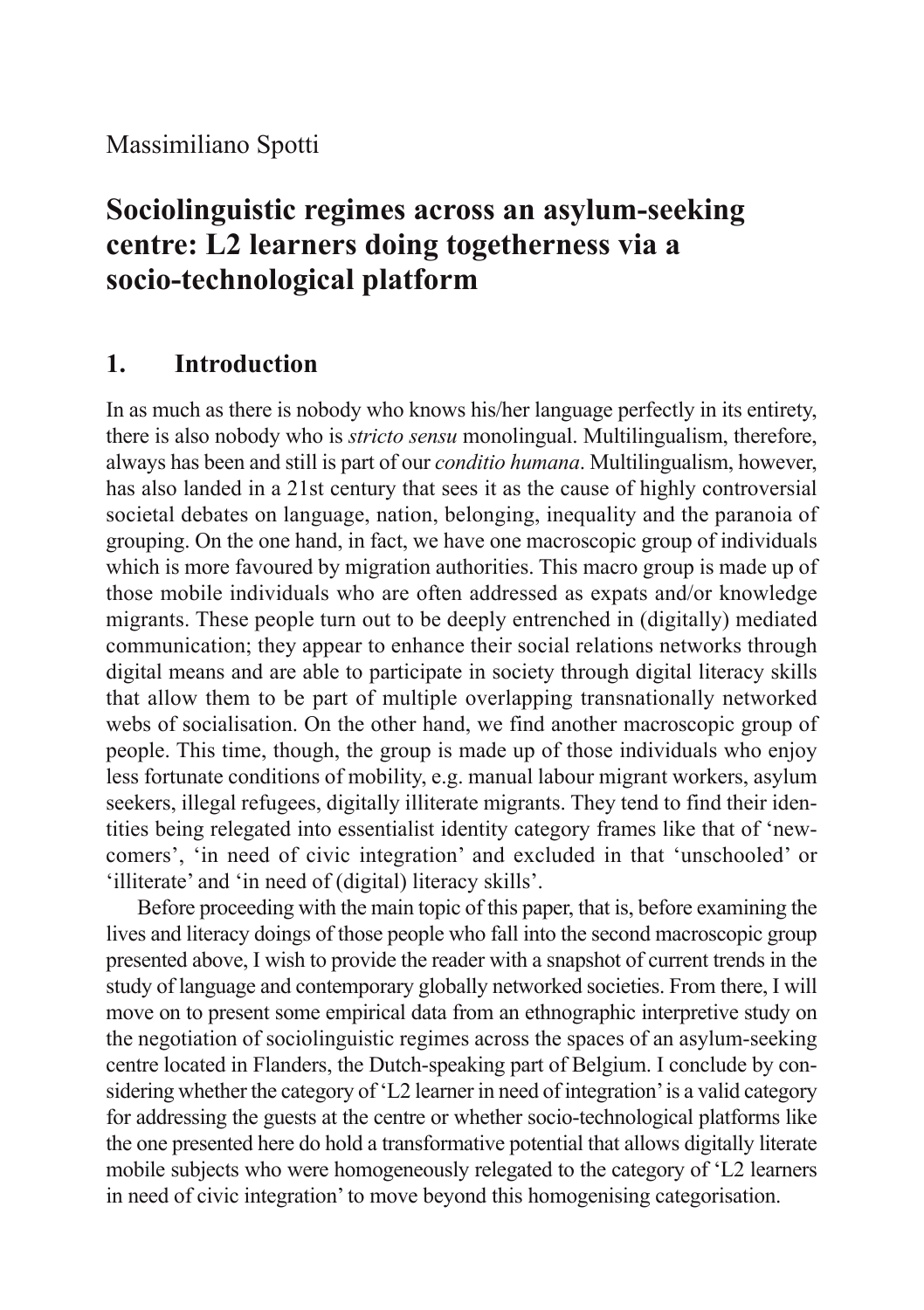# **2. Toward an understanding of language and contemporary globally networked societies**

Let us begin with the following statement: the assemblage of what makes things and people within a given socio-cultural space all tick together in the way they do, e.g. what we would vulgarly call society, is an extremely hard thing to understand. This is even harder when language and what people do with it are left out. In contrast, following the scientification of the study of language in the late nineteenth century, linguists themselves learnt to abandon society and focus on 'language' alone. *In concreto*, this meant that those interested in language would have channelled much, if not all, of their attention on the phenomenological, morphological and syntactic structures that make up 'a language'. The consequences of this selective attention, in turn, have been the isolation of the study of language from its societal use. More specifically, it has caused a divide between the study of language forms and the consequent mapping of these forms onto specific functions and, through that, to the construction of social meaning. Yet again, while societal change and ideological stances were paid little attention in early sociolinguistic theory building, sociolinguistics could not escape the fact that any language problem is concomitant with a social problem, and that we ought to pay attention to the microfabrics of the social if the study of language wishes to have any form of valid societal implications.

Contrasting with this rather opaque canvas depicting language and society as odd bedfellows, the study of language and society and, more precisely, of language as social practice is much indebted to the work of Joshua Fishman (1969) and to the later developments introduced by John Gumperz and Dell Hymes (Gumperz 1971; Gumperz/Hymes (eds.) 1964). Building on Fishman's work (1971), we see that the basis for the sociology of language rests on the foundation of the use of language in concomitance with the social organisation of behaviour. It is, again, thanks to Fishman that, from a descriptive sociology of language whose basic task was to show how social networks and speech communities do not display either the same language usage or the same behaviour toward language, scholars have moved toward a more dynamic sociology of language. The main goal of the latter has been to unravel both why and how two once similar networks or communities have arrived at quite a different social organisation of language use and have quite a different behaviour toward language, whether factual or ideological. Although Fishman's dynamic approach to the sociology of language touches on the issue of repertoire change, much of his initial work remains anchored to a sociolinguistics of spread, stable and unstable bilingualism and the construction and revision of writing systems.

It is with the work of John Gumperz that the study of language and society underwent a total reshaping. From his early work on linguistic relativity to his later work on the linguistic base of social inequality, immersed in the massive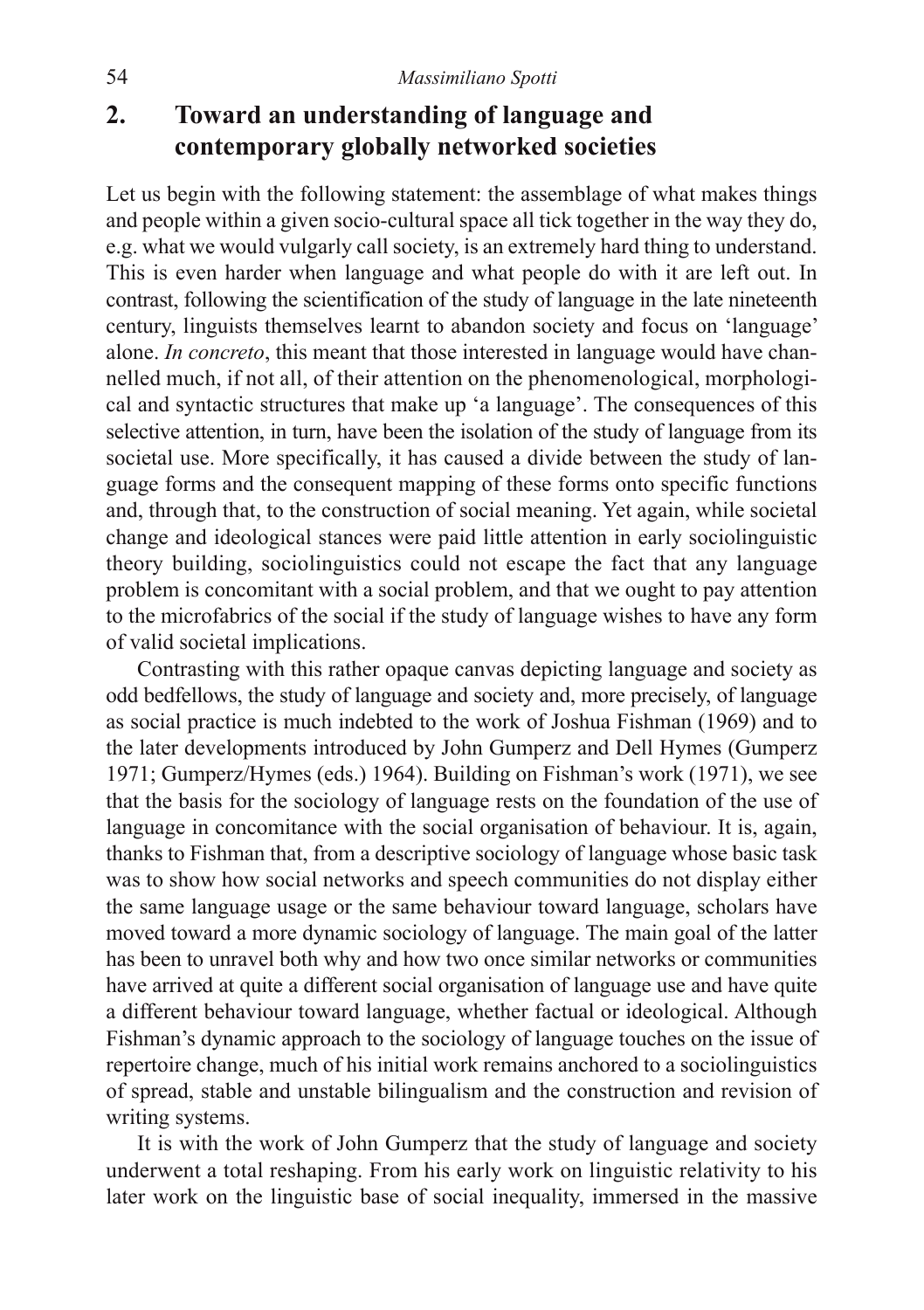linguistic variety that surrounded him during fieldwork on the Indian subcontinent, Gumperz found that individuals used language differently. More specifically, in the work that was seminal for the discussion of the concept of a "speech community" (1968), Gumperz showed that while a named language was a category for those who studied language, it was not so for language users. Starting with communicative practices, functions and repertoires, rather than focusing on structuralist grammatical systems, Gumperz found that the study of language went beyond approaches that questioned how linguistic knowledge is structured in systematic ways. Rather, the core notions in Gumperz's approach to the study of language became interpretation, understanding, meaning and, with that, meaning making while engaged in interaction. This, I am sure you will agree, required a new level of sociolinguistic analysis that helped us to better grasp social communication (Gumperz 1971, 343). In so doing, Gumperz proposed a sociolinguistic analysis that had as its focal point how interpretation and understanding, rather than 'language', are intertwined with the construction of shared common ground (fully developed in his 1982 book on sociolinguistics and interpersonal communication). So while Gumperz's earlier work was indeed linked to the beginnings of sociolinguistics and particularly to the establishment of what became known as the "ethnography of communication" (1986), his later work focused on interactional sociolinguistics. This became a forerunner of the Silverstinian 'total linguistic fact' (2003) that, as Wortham has it, when dealing with the total linguistic fact, includes the analysis of *form*, *use*, *ideology* and *domain* (Wortham 2008, 83). Consequently, the results of a Gumperzian approach to interactional sociolinguistics and, more generally, to the study of language and society add up to an approach to social interaction through language. In short, Gumperz pointed to shared experience, uptake and contextualisation cues (see also De Mauro et al. (eds.) 1988) as a prerequisite for shared interpretation. Thus, in contrast to a perspective that saw multilinguals as being cognitively deficitarian, Gumperz posited that the pervasive phenomena related to multilingualism were to be noticed everywhere.

The conceptual, intellectual and empirical itinerary that has been outlined so far also needs to stop off, albeit briefly, at another "sacred monster" of contemporary sociolinguistics, Dell Hymes. In Hymes' work, language is formed in, by and for social, cultural and political contexts, with injustice and social hierarchy on the one hand juxtaposing human agency and creativity on the other. There is, for Hymes, nothing "mechanical" about the production and reproduction of discourses and, through them, texts, institutions or cultures. What were formerly understood by structural linguists as different languages could be different language varieties, with their attached values of inequality in societal arenas, and what an analysis of language features could do would be to either designate or highlight lexical or phonological styles that made up varieties of the same language. Gumperz and Hymes defined a linguistic-anthropological tradition, the foundations and assumptions of which have tended to develop in parallel with mainstream socio-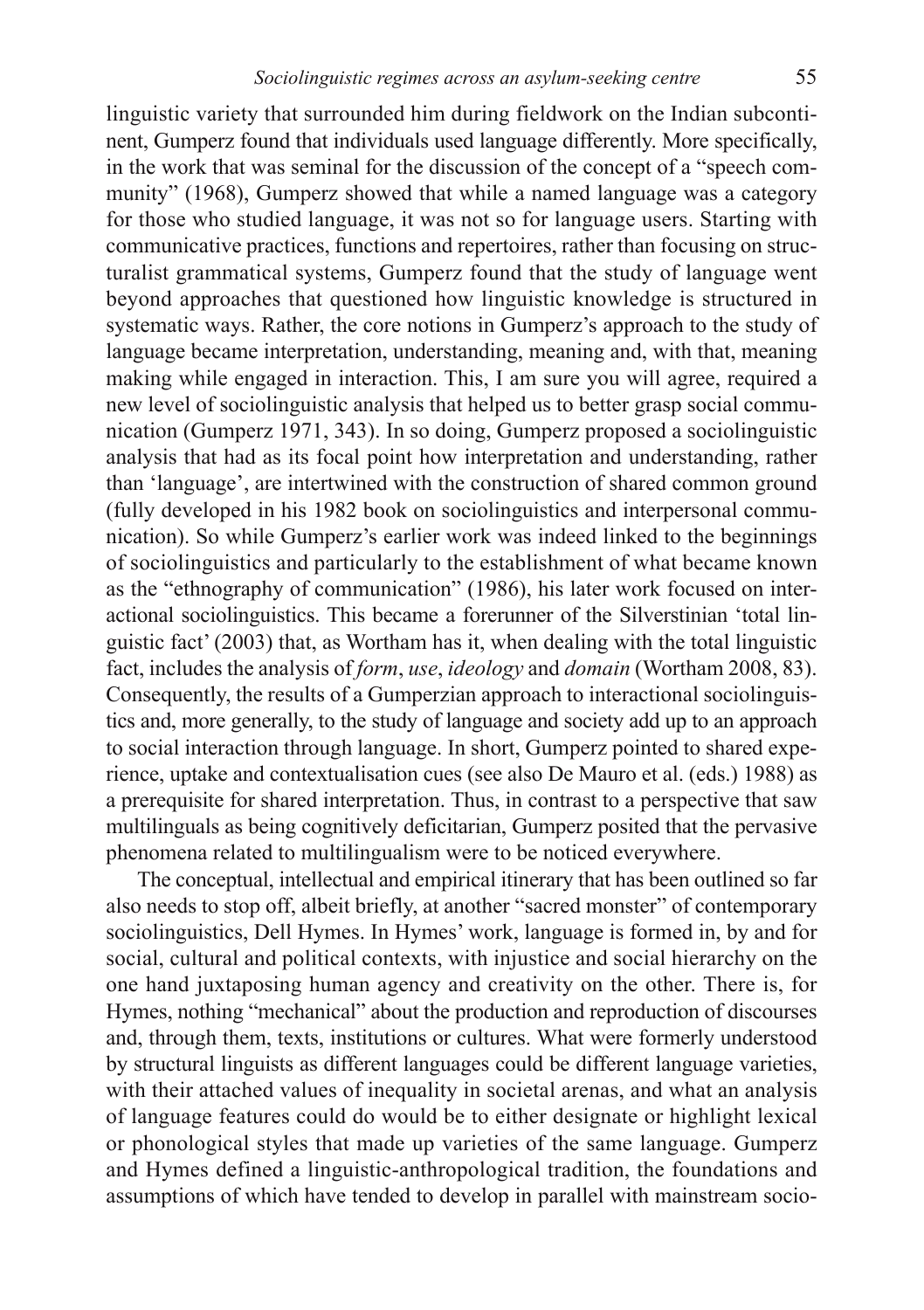linguistics in the Labovian-Fishmanian tradition. In this linguistic-anthropological tradition, a gradual deconstruction of the notion of "language" itself happened, "language" as a unified (Chomskyan) concept being "chopped up" and reconfigured, as it were, into a far more layered and fragmented concept of "communication", with functions far broader than just the transmission of denotational meaning (cf. Hymes 1996). A glance at current sociolinguistic debates would have us charmed by another striking phenomenon as well. That is, we see an unprecedented proliferation of terms, although some would define it "barren verbiage" (Makoni 2012), for the study of multilingualism. We find 'language' often accompanied by the terms 'mobility' and 'globalisation'. We further find prefixes like 'super' in concomitance with words like 'vernaculars' and prefixes like 'poly' in concomitance with verbs (often in the gerund) like 'poly'-languaging, understood as the study of how people make use of diverse resources present in their personal linguistic and spatial repertoires (see Jørgensen et al. 2011). This happens without regard for the socio-cultural boundaries of named languages; thus it trespasses on those political and language ideological *doxa* of a language as a bounded entity, applied during communicative acts. These linguistic and spatial repertoires – both online and offline – are essentially multimodal: people do not only use language in its written and oral forms. Rather, they also point, gesture, sign, tap, meme and mash up language on their screens in a variety of combinations. It is, therefore, the re-evaluated notion of sociolinguistic repertoires (Spotti/ Blommaert 2017) and, within that, of spatially organised digital sociolinguistic repertoires that serves our purpose here. That is, it serves as an entry ticket into understanding how people who fall into categories such as 'L2 learners in need of integration' or 'digitally incompetent people' manage to negotiate and contrast overt and covert sociolinguistic regimes that have them fall into these comprehensive categories of abnormality.

## **3. The asylum-seekers' centre as a heavily languagised space**

When building on the notion of what I call here 'spatially organised digital sociolinguistic repertoires', we can frame these as the array of possibilities and constraints that someone owns and that someone deploys in order to have his/her voice understood by others (see Blommaert 2005 but also Busch 2017). As we have learned from the recent work of Adrian Blackledge and Angela Creese (2018) as well as from the fine-grained multimodal ethnographic work carried out by Adami (2018) across two major covered market places in the UK, sociocultural spaces are no sociolinguistic and multimodal *vacua*. Rather, every sociocultural space sees in itself the presence of overlapping polycentric (digital yet tangible) networks of practice. It also sees the presence of (digital) transactional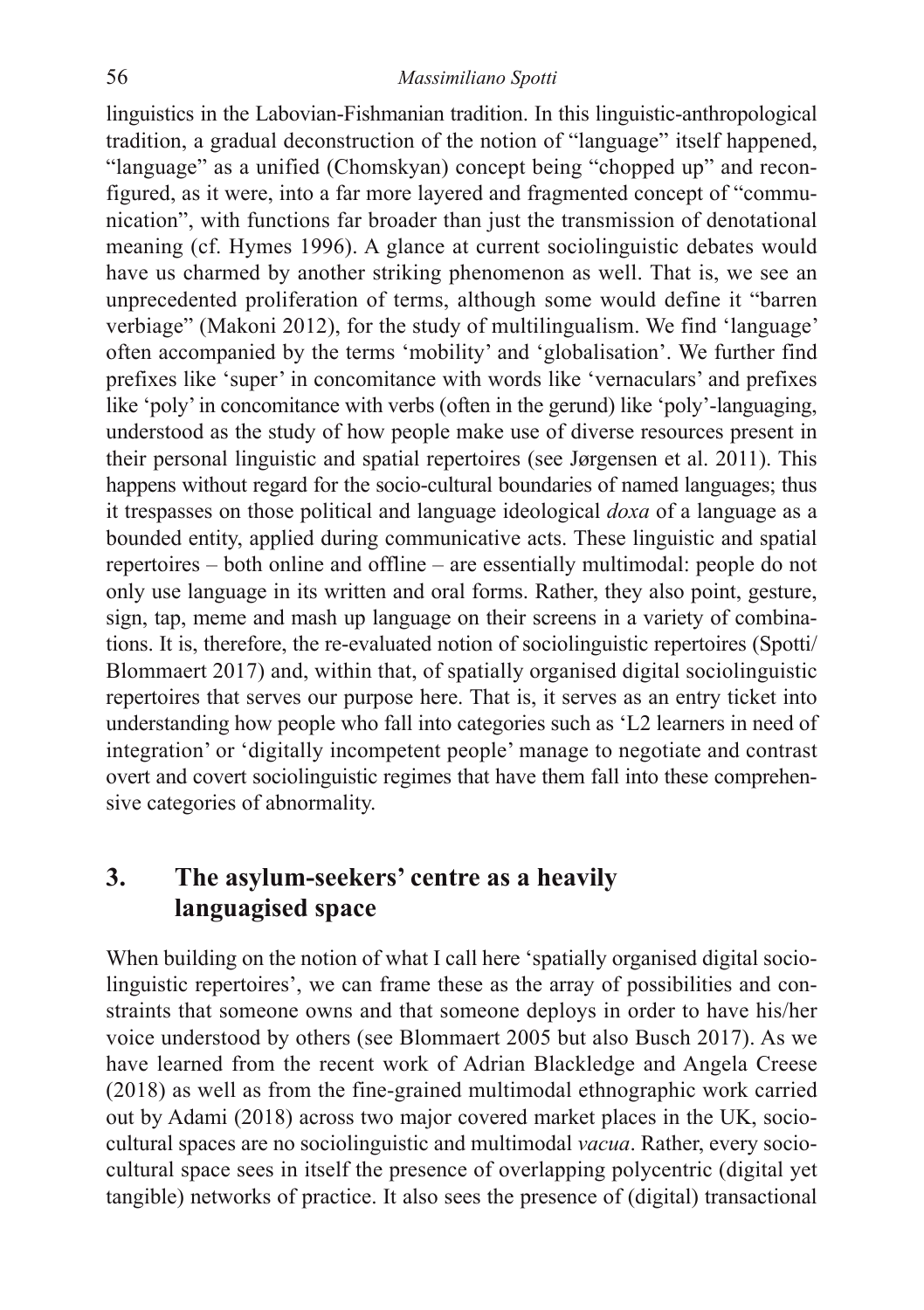exchanges, i.e. when someone pays for a certain transaction with their mobile phone, the array of skills they have to employ is evident, to say nothing of verbal and screen-based interactions. A focus on people's own sociolinguistic repertoires deployed within a (digital) socio-cultural space therefore allows us to track down how and why particular resources come to be used in a specific interactional moment and how these might shift and change throughout the day and over the spaces someone comes to inhabit within the same institution. The asylum-seeking centre at hand will serve as my case in point here. Here, in fact, I will examine how spatially organised digital sociolinguistic repertoires become a *locus* for negotiating and trespassing on sociolinguistic norms in a heavily institutionally languagised environment where norms of sociolinguistic behaviour are enforced through both overt and covert language policy measures.

### **3.1 The setting of this study**

Our setting now is an asylum seeking centre located in rather a remote part of Flanders, the Dutch-speaking part of Belgium, and run by the Red Cross. At the time of data collection, October 2013, the centre was practically full, with 67 out of a maximum capacity of 69 'guests', as 'guest' was the appellative used by the centre's assistants when addressing the people residing there. During the fieldwork, my role was that of the ethnographer interested in the guests' daily doings. My research focus was, in fact, rather broad and can be summed up as follows: I was trying to unravel what it means to be a transnational asylum-seeking migrant in a digitally networked society. My presence at the centre was – as the guests made known to me  $-$  a great source of inspiration and even of happiness at times. They felt, in fact, inspired to share their stories and show me their daily doings as finally they had found someone who genuinely cared about their lives and what they had to tell because I was neither a figure of authority about to judge the truthfulness of their stories nor a centre assistant. Like at every Red Cross centre, the obligations toward the guests and their well-being were rather basic. The centre, in fact, only had the institutional obligation to give them a roof over their heads, a bed to sleep on and food for their daily sustenance. Activities aimed at introducing the guests to the norms and values of mainstream Flemish society, for example, do not fall under the basic system of provisions offered by the centre. Nonetheless, the centre's directors and its personnel all saw it as a place which was the first opportunity for their guests to mingle with the community. As a result, a number of activities had been set up, including the possibility of having sewing lessons, the chance to grow their own vegetables and exchange them at the local market, and learning Dutch as an L2 once a week for 90 minutes.

No explicit notice at the centre mentioned that Dutch had to be used as the only language of interaction among guests and assistants. Although the sociolinguistic landscape present on the centre's walls displayed an array of languages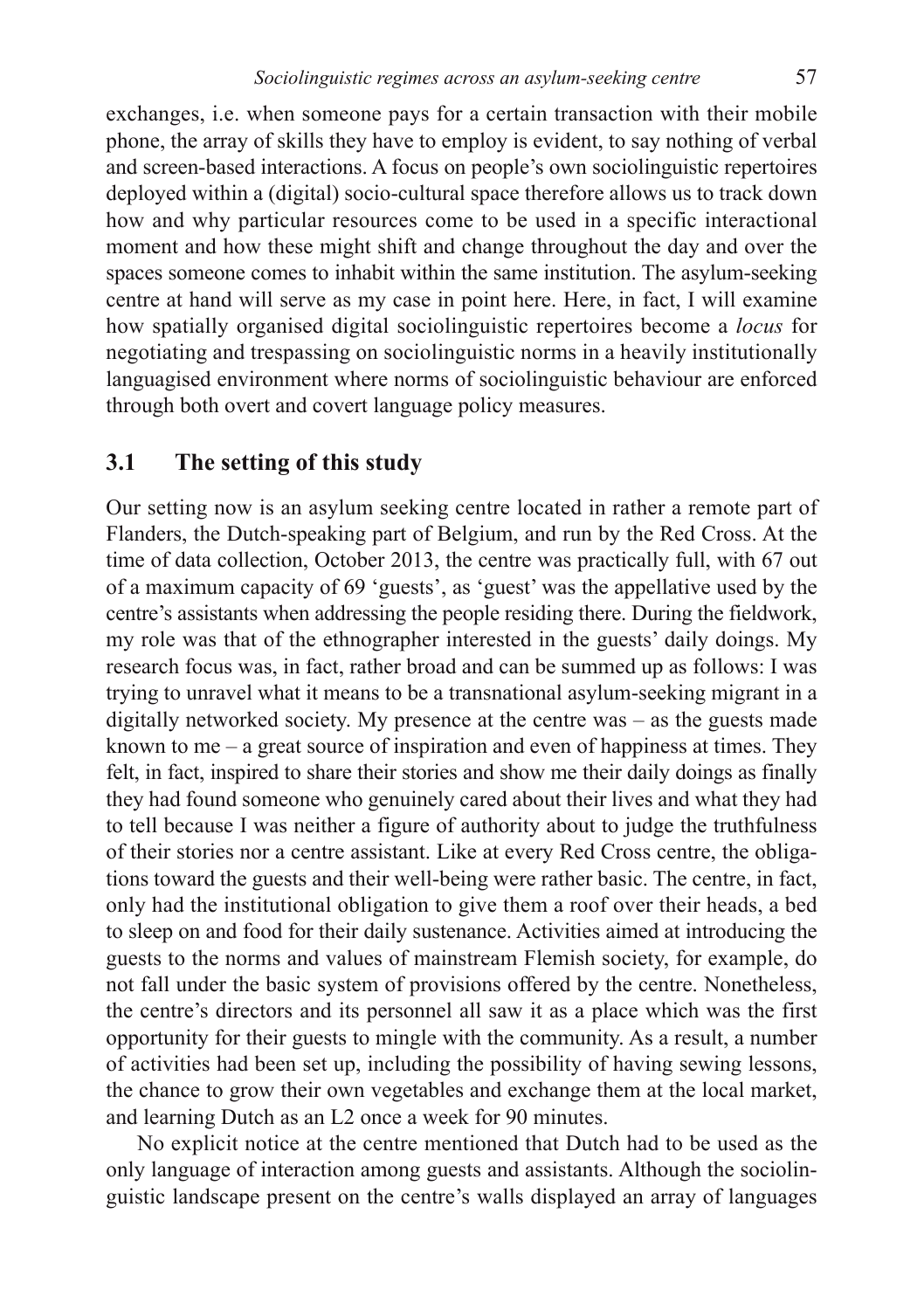and scripts known to the guests, it was a recurrent sociolinguistic practice to hear the sentence *'in het Nederlands, alsjeblijft'* ('in Dutch please'). This happened mostly when guests went to the office asking for something that could have ranged from information about appointments with their lawyers to asking for food that they had bought and that had been stored in the communal fridge at the centre. Should the interaction be too hard for the guests, then it would have been the turn of English, first, and French, second, to be used during the exchange, with maybe a tokenistic use of Russian or Farsi for ritual exchanges like greetings or thanking one another. The episodes that follow instead focus on two spaces that I singled out during my fieldwork as being relevant for understanding how the straight categories of 'in need of integration' and 'digitally unskilled' into which the guests fell came to be challenged. The first space is the activity room, a large space in which several voluntary based activities would take place, including the Dutch as an L2 classroom which is key to the first part of our story. The second place is what I called 'the three steps' in my fieldwork notes, i.e. three steps at the dead end of the main corridor in the centre. It is precisely by sitting on those three steps, where guests often came with their mobile phones, that the best Wi-Fi connection could be found.

### **3.2 Zerolingual – multilingual**

The teaching of Dutch as an L2 at the centre was carried out by Miss Frida, an elderly retired lady with a background in teaching. Her commitment to the centre has spanned more than 12 years by now and she claims to enjoy what she does, given that at her age "there are people who like to drink coffee while I like people, so that's why I do it" (Interview Frida 10102013:1). Once a week, therefore, Miss Frida teaches Dutch as an L2 for one hour using the didactic resources that she regards as most fitting to the needs of her students, these ranging from highly to barely literate and having varying degrees of mastering Dutch. The room in which she teaches has a number of desks and a white board, where guests used to write their thoughts or poems. The students in Miss Frida's class are not – unlike in a regular classroom – compelled to attend. Rather they can walk in and out freely at any time, making sure, however, that they are no bother to those who have attended the class from the start. In what follows, I focus on a classroom episode that deals with Frida teaching Dutch vocabulary. I then move onto Frida's metapragmatic judgments about her students' sociolinguistic repertoires and literacy skills. It is October 10, 2013 and class should start at 13:00 sharp. At 13:03, the lesson opens as follows:

Armenian guy: if you find yourself […] from my room an' Frida: Niet, vandaaggeen Engelse les he', vandag nederlandse les hey? Oke', dus we starten op bladzijde zes. Iedereen heeft een kopie?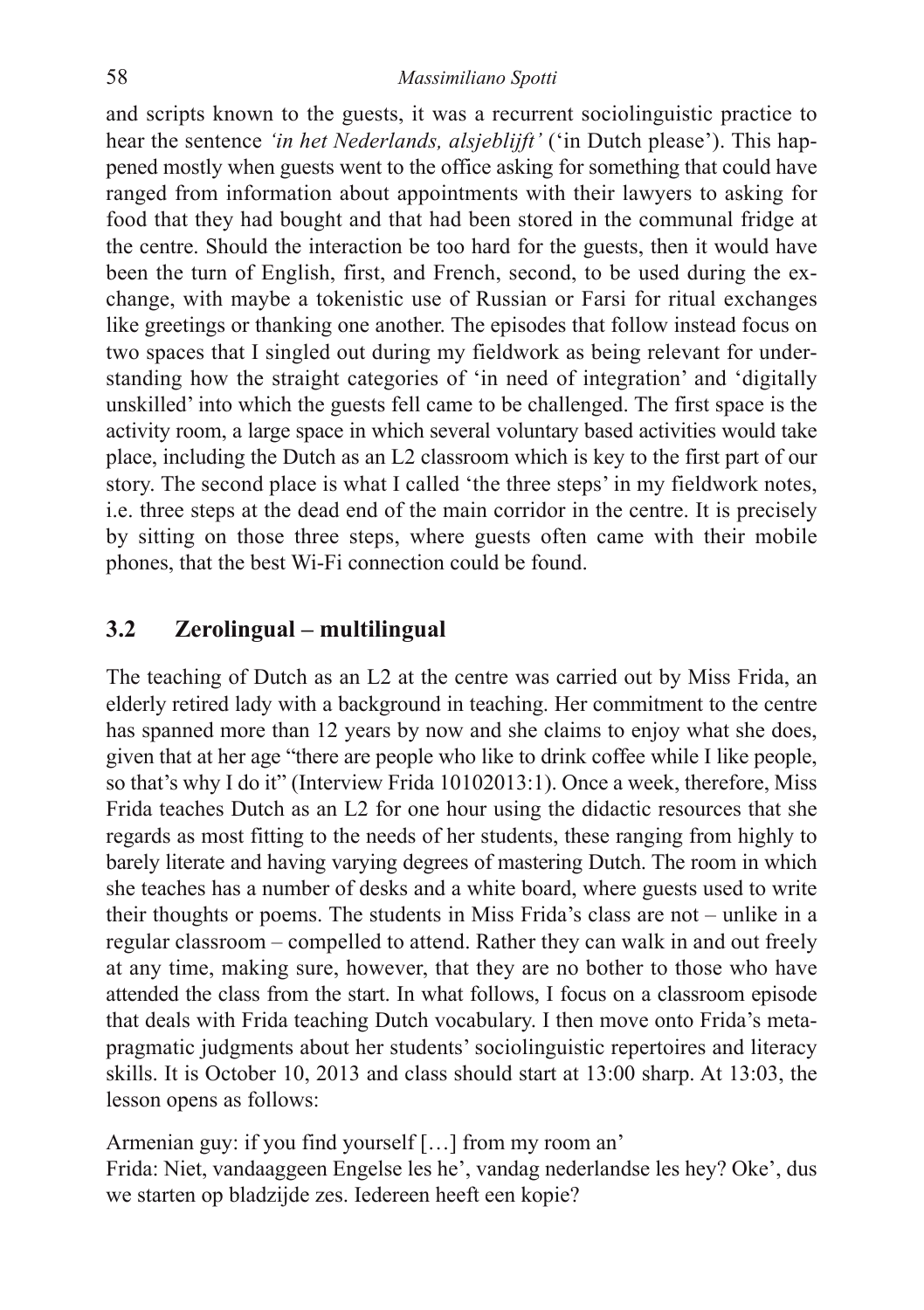[*No, today no English lesson, right? Today is Dutch lesson, right? Okay so we start on page six, has everyone got a copy?*]

After wiping off what had been written on the white board and sorting out her worksheets for the day, at 13:06 Miss Frida starts reading each word from the worksheet that she is holding while standing on the right-hand side of the whiteboard facing the whole class. The lesson unfolds with her reading out a string of words, slowly and loudly, that her students have – as drawings – on their worksheets. While she does so, she points at the words on the worksheet. She then comes to the following line:

Frida: Haan […] Jan […] lam […] tak […] een boom […]

[*Hen* […] *Jan* […] *lamb* […] *branch* […] *one tree* […]]

Frida: Oke' [...] hier is Nel, hier, hier, hier, hi[ii]er, hier is Nel. Nel is naam, naam voor vrow, Fatima, Nel, Leen, naam voor vrouw.

[*Okay, here we have Nel, here, here, here, h*[*ee*]*re is Nel. Nel is name, name for woman, Fatima, Nel, Leen, name for woman*]

Armenian guy: Waarom naam voor vrouw mitz zu [uh] klein leter?

[*Why is name for woman with small cap?*]

Frida: Dat is basis nederlands, BASIS [Frida onderstreep dit met een hardere toon]. Eerst starten wij met de basis,wij lopen niet! Wij stappen […]na stappen, wij stappen vlucht, daarna gaan wij lopen, dus nu stappen wij [...] maar dat is juist.

[*That is basic Dutch, BASIC* [*Frida stresses this with a higher tone of voice*]*. First we start with the basics, we don't walk, we make steps, after making steps, we step faster, and then we get walking, so now we make steps* […] *though, that is right.*]

Miss Frida, whose aim was to increase the vocabulary breadth and – later on – the vocabulary depth of her Dutch L2 students, is reading aloud clusters of monosyllabic words for them to match a word to a picture as given on the worksheet. It is interesting to the note the way in which Frida states that in this class there is no English lesson going on that day, de-legitimising the use of English and stressing this boundary through the use of the tag "hey" (01). In line (04), Frida further stimulates other learning channels to make her students understand what the locative pronoun "here" (hier) means. She repeats the word, stressing the [r] at the end and the length of the vowel. She also points to the place on the ground where she is standing. Interestingly enough, the lesson snapshot above sees one of her students (who is from Armenia) asking a question that, although posed with the intent to mock the teacher's authority, is also meant to show that he has literacy skills. Frida's reply is very telling for two reasons. She first reiterates firmly how she sees the learning of Dutch, using the metaphor of "we don't walk, we make steps, after making steps, we step faster, and then we get walking, so now we make steps". Secondly, through the adversative clause that ends her sentence in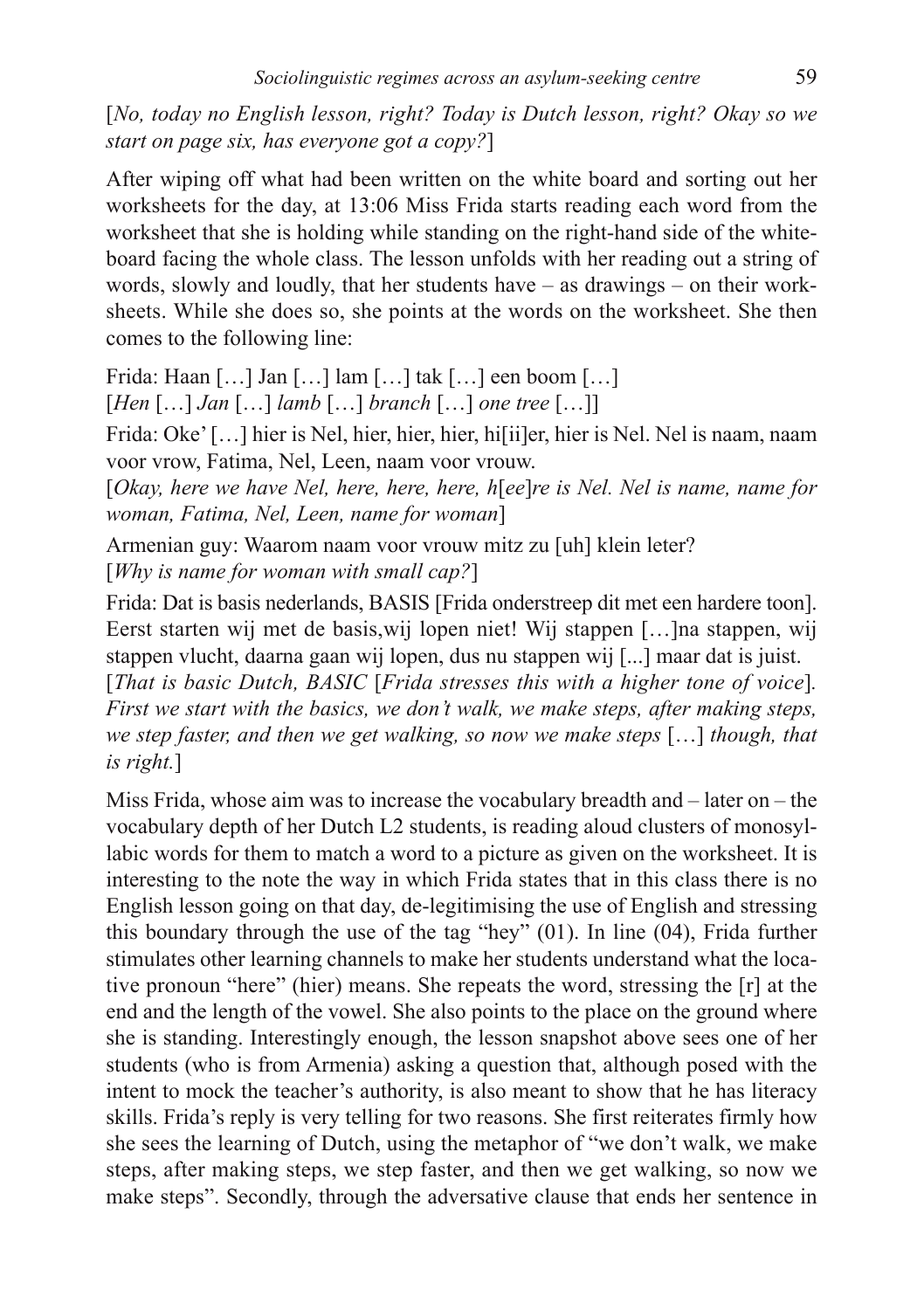line  $(06)$  – "but that is correct" – she has to give up her native speaker authority, admitting that the student's observation was actually valid. In the retrospective interview carried out with her so as to gather information on her professional life as well as to understand what she thought she was doing while she was teaching, Frida asserted:

'*Ja, als je gaat naar die landen eh, dat is alles met handen en voeten eh daar en hier is ook zo een beetje.*'

(Yes, if you go to those places, right, it is all hands and feet, right, and here is also a little bit like that).

#### She then added:

'*Kijk, deze mensen hebben verschillende talen, echt mooi talen hoor, maar ze zijn eigenlijk geen talen, snap je wat ik bedoel*?'

(Look these people have languages, really beautiful languages, but they are not languages really, if you know what I mean?).

In her answers, there is a conceptualisation of her L2 students through the lens of the homogeneous 'other', coming – through the use of the distancing demonstrative 'those places' – from somewhere far away, like the countries that she admitted having visited once when she went on holiday. Second, she transposes the communication barriers that she encountered there by the other, where she had to communicate using her hands and feet, as she put it, to the situation that she has experienced in her class, although many of her students have reported that they speak – to different degrees of proficiency – an array of languages. Further, we encounter in her discourse practices, the disqualification of her students' languages. To her, 'these people', i.e. her students, do have languages, entities that she qualifies as "really beautiful languages" but then she adds an adversative clause 'but they are not languages', followed by the adverb 'really'. This sentence allows us to take a peek into Frida's own understanding of what 'languages' are. The languages that belong to her students, in fact, do not match her, albeit unvoiced, understanding of what a language is. This meta-pragmatic judgement on the languages spoken by her students can have different explanations. Although speculative, in that Frida did not go more deeply into her rationale behind 'what a language is' during the retrospective interview, it may be that she does not address the languages of her students as actual 'languages' as they are not European languages. This comes across as being peculiar, however, in that most of her students reported that they were proficient in English, German, Russian or French, languages which are either reminiscent of the colonial past that characterised their countries of origin or those which they encountered during their migration trajectory to Flanders (see Spotti 2016). Another reason for her judgement could be a disqualification of their sociolinguistic repertoires, in that the languages that are present in her class are anything but Dutch.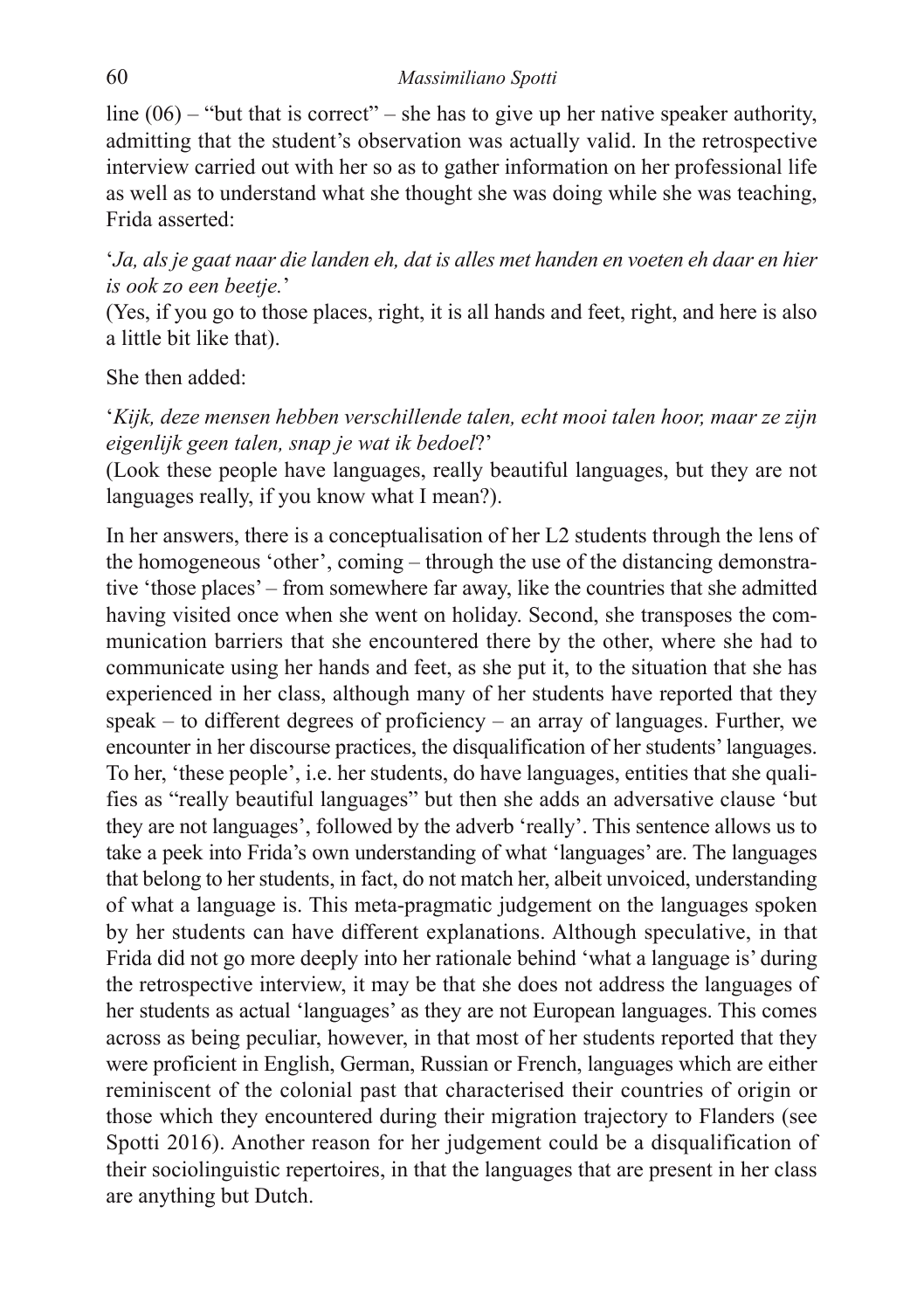### **3.3 Doing togetherness through YouTube**

The second ethnographic vignette involves two young men residing at the centre, Urgesh and Wassif. While Urgesh claims to be of Bengali origin and – as he reports – has some level of proficiency in Bengali, Punjabi and Urdu as well as in English and 'beetje beetje Nederlands' (a tiny bit of Dutch), Wassif reports being of Afghani origin. As he had worked for the Red Cross in Afghanistan, he is proficient in English. He reported knowing and using Farsi and Arabic (in its classical variety) as well as some Dutch. The two of them had grown fond of me, during my stay at the centre. They had understood that I was not an institutional figure neither interested in their identities or in scolding them if they did not behave appropriately. Rather, in the evening, they would always insist on talking to me about their reasons for coming to Belgium, as well as about their expectations for their future lives there in Flanders. After telling me their stories, in English, one night during my fieldwork, they wished to show me the power of 'the steps', i.e. the three steps on the ground floor of the asylum seeking centre that were so popular with everybody for having the best possible internet connection in the whole building. As it was a quiet night, once we had moved there, they asked me whether I liked music. While telling them that I did like jazz, they wished to show me their favourite genre, heavy metal. The dialogue unfolded as follows:

Urgesh: Look at this, Sir, look at this.

Wassif: These are cool bruy, these are cool.

Urgesh: I have seen them on a gig.

Wassif: Yeah, yeah, look at that, power, broer Max, puur power.

(Asylum 2.0 fieldnotes 102013)

In the excerpt, these young men are convivially commenting on the YouTube video using their own varieties of English as the Bengali band – Sultana Bibiana – on their phone screen plays a cover version of the world-famous American band Metallica. In the above quote, several issues are at play. First, as exemplified by the absence of Dutch in the exchange, except for the use of the colloquial expression 'broer' (bruv) and 'puur' (pure), there is no trace of the language policies implemented by the centre being taken on board by the two language users. Second, in relation to their sociolinguistic repertoires, the interaction at hand implies that the interlocutors are rather proficient users of English. Last, we can also observe that they are proficient techno-literates in that they use the internet as a means to access pop-culture content (Spotti/Kurvers 2015). Although, for reasons of space, I can only provide but a glimpse of the evidence leading to the construction of conviviality taking place at the centre, I believe that the vignette is worth further consideration. Online streamed video music and, more precisely, the genre of heavy metal, was the subject of the current conversation with me but, together with streamed online porn, it had also been a topic in many of the conversations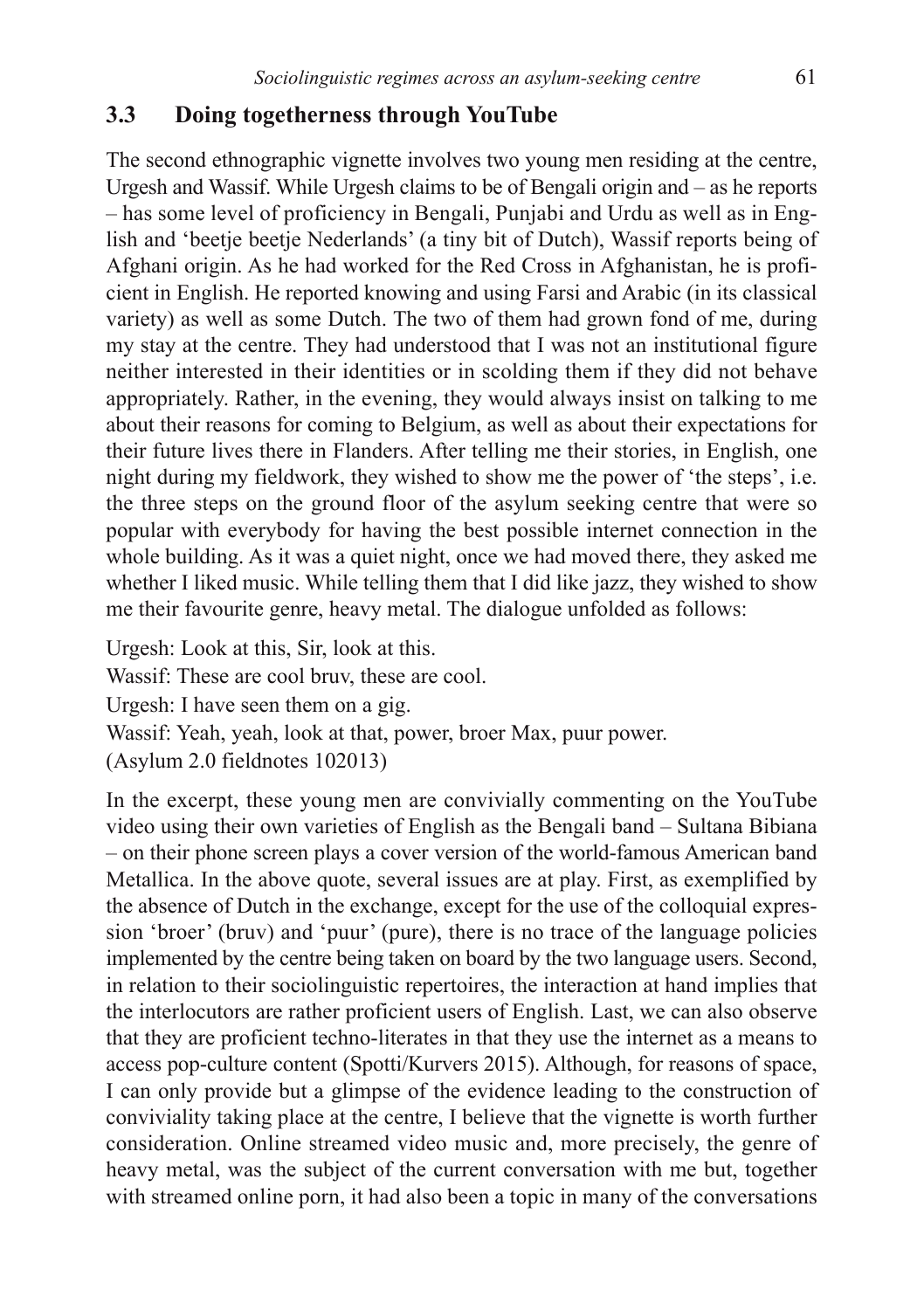I had overheard taking place using whatever language resources were available among the young men at the centre. Encounters around online sources of masculine popular culture taking place on the three steps always had one characteristic in common. They did not have as their pivotal point the 'big' discourses taking place around the 'heavy things' that characterise the lives of the guests at the centre, such as the societal barriers encountered with native Flemish people or with the judicial system, their future in Flanders, the pressure to learn Dutch or  $-a$ common reason for confrontation – their differing ethno-religious backgrounds. Rather they were 'light' moments of boisterous bonding. Although these insights should be taken with a pinch of linguistic ethnographic salt – as Rampton warns us (2014) – due to the risk of being blinded by addressing those 'encounters on the steps' *a priori* as convivial encounters, it could be claimed that what these 'guests' are doing on those steps results in a gathering around a socio-technological platform which – as Goebel (2015) points out in his work on knowledging and television representations – leads to moments of 'doing togetherness'. More specifically for our case here, it is a moment in which the deep tangible differences between the two or more people involved in the exchange fade into the background and where the centre of attraction is a mobile phone, its screen and the music it plays (Arnaut et al. (eds.) 2016).

### **4. Discussion and conclusions**

There is no escaping the fact that human beings – whether engaged in migratory movement or not – are and always have been mobile subjects. There is also no escaping the fact that group dynamics – albeit functioning at a slower pace in former times – have gone through major changes since the advent of the internet and a globally networked transnational society (Castells 2010; Rigoni/Saitta (eds.) 2012; Blommaert 2014). Against this background, there is no easy way around the fact that, as Joshua Fishman pointed out in his seminal work on the sociology of language (1969), the point of departure for the study of language in society is that language, in whichever form and through whichever channel, is constantly present in the daily lives of human beings. In the emergent literature on digital literacies, online spaces and the construction of identities online, there appears to be a need to re-conceptualise the concept of a group and, for the present case, to reconceptualise the category 'L2 learner'. As Baym (2015) points out, for studies of particular websites or communication channels, like the one presented here, when the researcher is interested in how people come together around shared activities and goals, the situation pictured in the two ethnographic vignettes confronts us with a question and a few considerations that ought to be advanced. First, if these people can do conviviality and manage to integrate around digitally mediated content thanks to a global infrastructure such as an online video broad-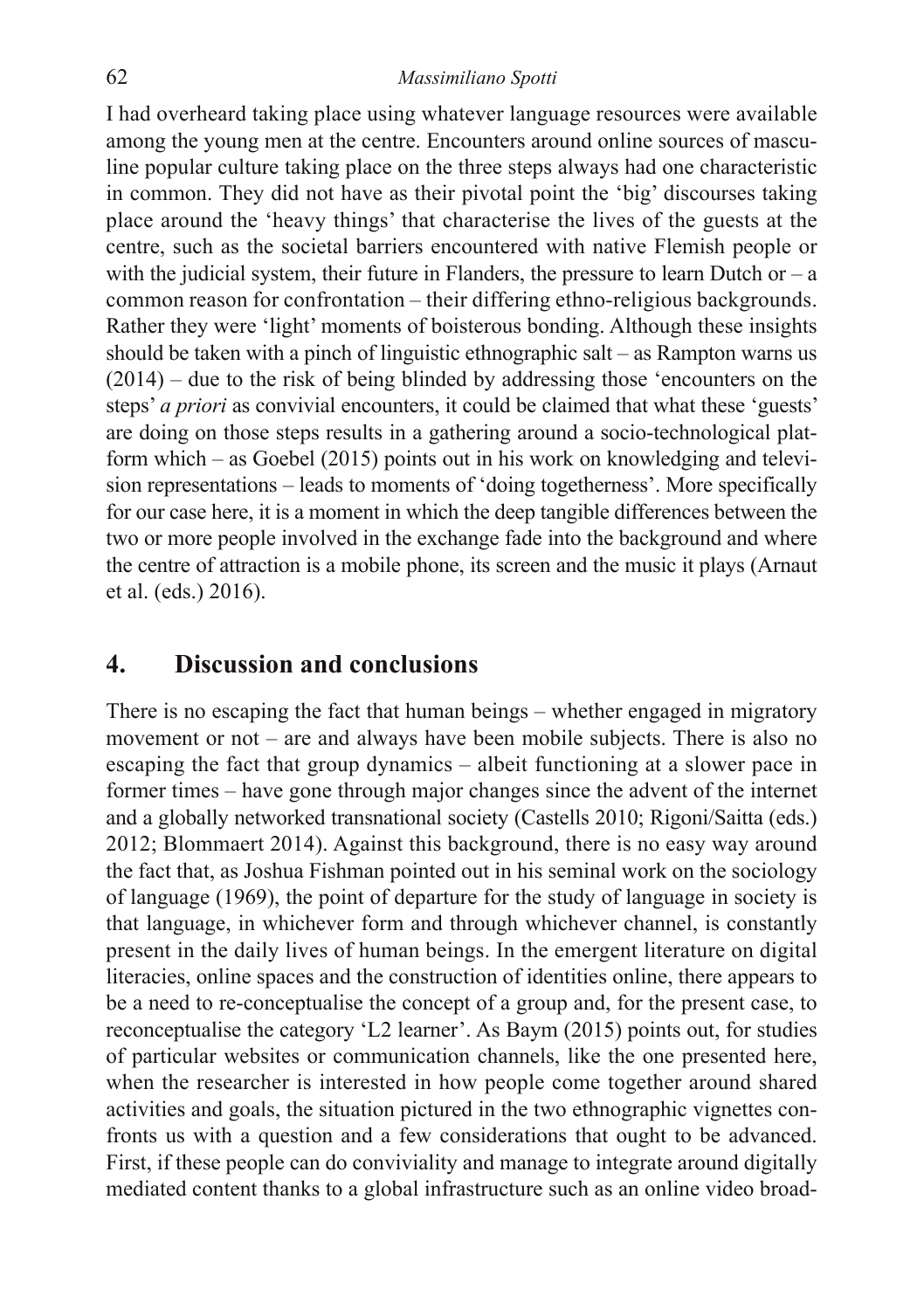cast via YouTube, the question may be posed as to whether there is any purpose or even any room left for institutional top-down language policies in contexts that are characterised by globalisation-led mobility and technology. In other words, what role can top-down policies have in the lives of people who do not necessarily belong to the sociolinguistic mainstream in that they either have an indigenous minority background or a globalised migratory background? Daily we are confronted with European nation states that are capriciously engaged in authoring and authorising discourses of integration and measures for implementing the learning of the official language as the entry ticket for newly arrived migrants (see Spotti 2011). What we gather here, though, is a different picture. On the one hand, Dutch is offered in a catechistic approach that sees the 'guests' as blank slates to be filled in and where people, approaching Dutch as an L2 and as reported in Frida's words, first have to make steps before they can walk. On the other hand, other places at the centre become centres of interest, gathering places, that grant those very same guests who previously fell under the blank slate of "other category" the possibility to avoid officially imposed sociolinguistics regimes, when all this is done through the use of socio-technological platforms that trigger togetherness and, through that, conviviality.

### **References**

- Adami, E. (2018): Shaping the social through the aesthetics of public spaces: The renovation of Leeds Kirkgate Market. In: Tønnessen, E.S./Forsgren, F. (eds.): *Multimodality and aesthetics*. London: Routledge.
- Arnaut, K./Sif-Karrebaek, M./Spotti, M./Blommaert, J. (eds.) (2017): *Engaging superdiversity: Recombining spaces, times and language practices.* (= Encounters 7). Bristol/ Blue Ridge Summit: Multilingual Matters.
- Baym, N. (2015): *Personal connections in the digital age.* 2nd edition. Cambridge: Polity Press.
- Blackledge, A./Creese, A. (2018): Interaction, ritual and the body in a city meat market. In: *Social Semiotics*. https://doi.org/10.1080/10350330.2018.1521355.
- Blommaert, J. (2005): *Discourse: A critical introduction*. Cambridge: Cambridge University Press.
- Blommaert, J. (2014): Infrastructures of superdiversity: Conviviality and language in an Antwerp neighborhood. In: *European Journal of Cultural Studies* 17, 4, 431-451.
- Busch, B. (2017): Expanding the notion of the linguistic repertoire: On the concept of Spracherleben – the lived experience of language. In: *Applied Linguistics* 38, 3, 340- 358.
- Castells, M. (2010): *The rise of the network society*. (= The Information Age. Economy Society, and Culture 1). 2nd edition. Boston: Wiley.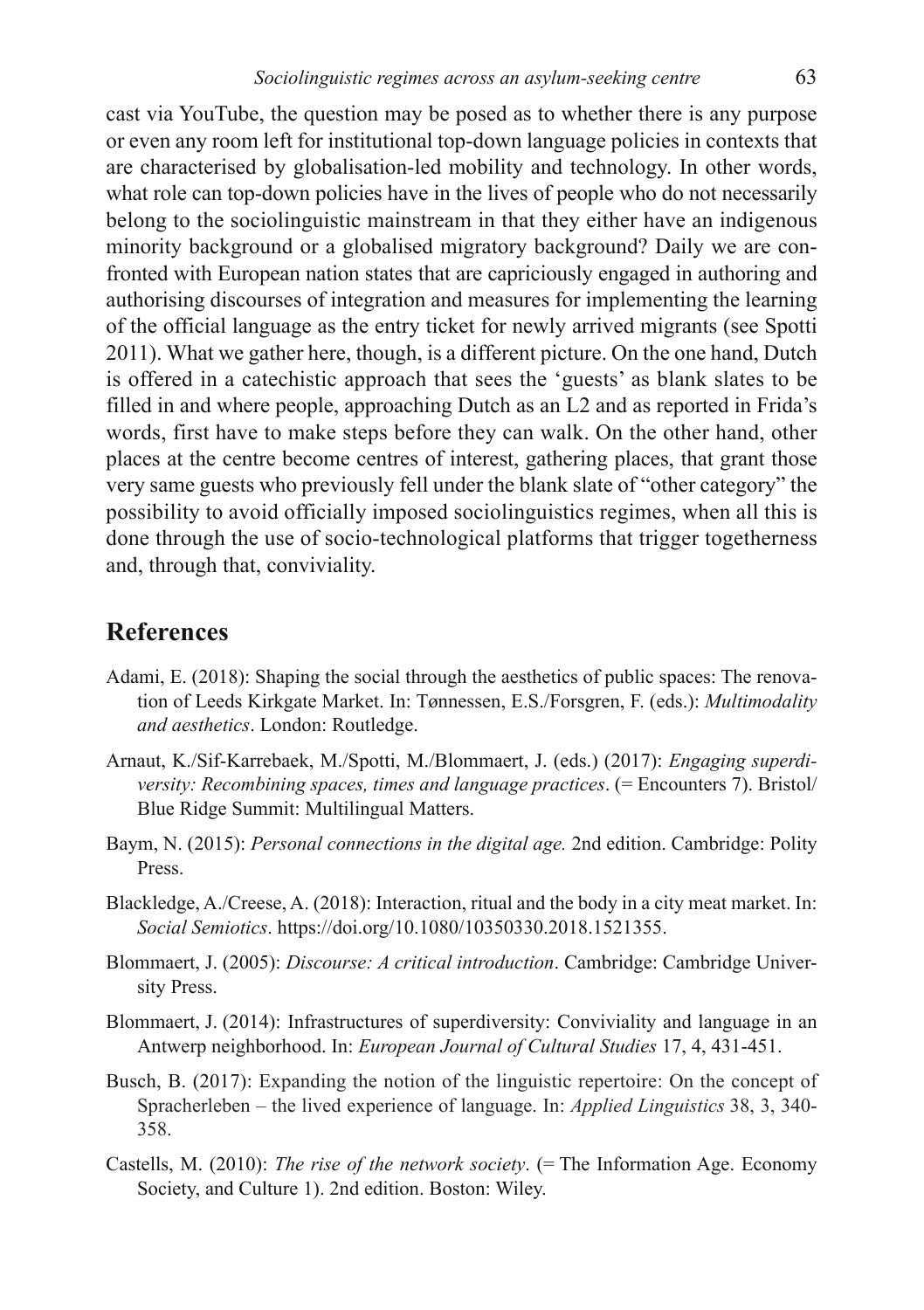- De Mauro, T./Gensini, S./Piemontese, M.E. (eds.) (1988): *Dalla parte del ricevente: percezione, comprensione, interpretazione. Atti del XIX Congresso Internazionale di Studi. Roma 8-10 novembre 1985*. Rome: Bulzoni.
- Fishman, J.A. (1969): The sociology of language. In: Giglioli, P. (ed.) (1975): *Language and social context*. Harmondsworth: Penguin Books, 45-58.
- Fishman, J.A. (1971): The sociology of language. An interdisciplinary social science approach to sociolinguistics. In: Fishman, J.A. (ed.): *Advances in the sociology of language.* (= Contributions to the Sociology of Language 1). Berlin: Mouton.
- Goebel, Z. (2015): *Language and superdiversity: Indonesians knowledging at home and abroad*. Oxford: Oxford University Press.
- Gumperz, J. (1971): *Language in social groups: Essays*. Stanford, CA: Stanford University Press.
- Gumperz, J. (1982): *Discourse strategies*. (= Studies in Interactional Sociolinguistics 1). Cambridge: Cambridge University Press.
- Gumperz, J./Hymes, D. (eds.) (1964): *The ethnography of communication. Special issue American Anthropologist* 66, 6, 2.
- Gumperz, J./Hymes, D. (eds.) (1986): *Directions in sociolinguistics: The ethnography of communication.* London: Blackwell.
- Hymes, D. (1996): *Ethnography, linguistics, narrative inequality. Toward an understanding of voice.* London: Taylor & Francis.
- Jørgensen, J.N./Karrebæk, M./Madsen, L.M./Møller, J.S. (2011): Polylanguaging in superdiversity. In: *Diversities* 13, 2, 23-38.
- Makoni, S. (2012): A critique of language, languaging and supervernaculars. In: *Muitas Vazes* 1, 2, 189-199.
- Rampton, B. (2014): Dissecting heteroglossia: Interaction ritual or performance in crossing and stylization? In: Blackledge, A./Creese; A. (eds.): *Heteroglossia as practice and pedagogy*. New York: Springer, 275-300.
- Rigoni, I./Saitta, E. (eds.) (2012): *Mediating cultural diversity in a globalized public space*. New York: Palgrave Macmillan.
- Silverstein, M. (2003): Indexical order and the dialectics of sociolinguistic life. In: *Language & Communication* 23, 193-229.
- Spotti, M. (2011): Ideologies of success for superdiverse citizens: The Dutch testing regime for integration and the online private sector. In: *Diversities* 13, 2, 39-52.
- Spotti, M. (2017): "Crawlers, footersand runners": Language ideological attributions to adult language learners in a Dutch as L2 classroom. In: The Council of Europe: *The linguistic integration of adult migrants*. Berlin: Mouton de Gruyter, 379-385.
- Spotti, M./Blommaert, J. (2017): Bi-multilingualism, globalization and super-diversity toward sociolinguistic repertoires. In: Garcia, O./Flores, N./Spotti, M. (eds.): *Oxford handbook of language and society*. Oxford: Oxford University Press.